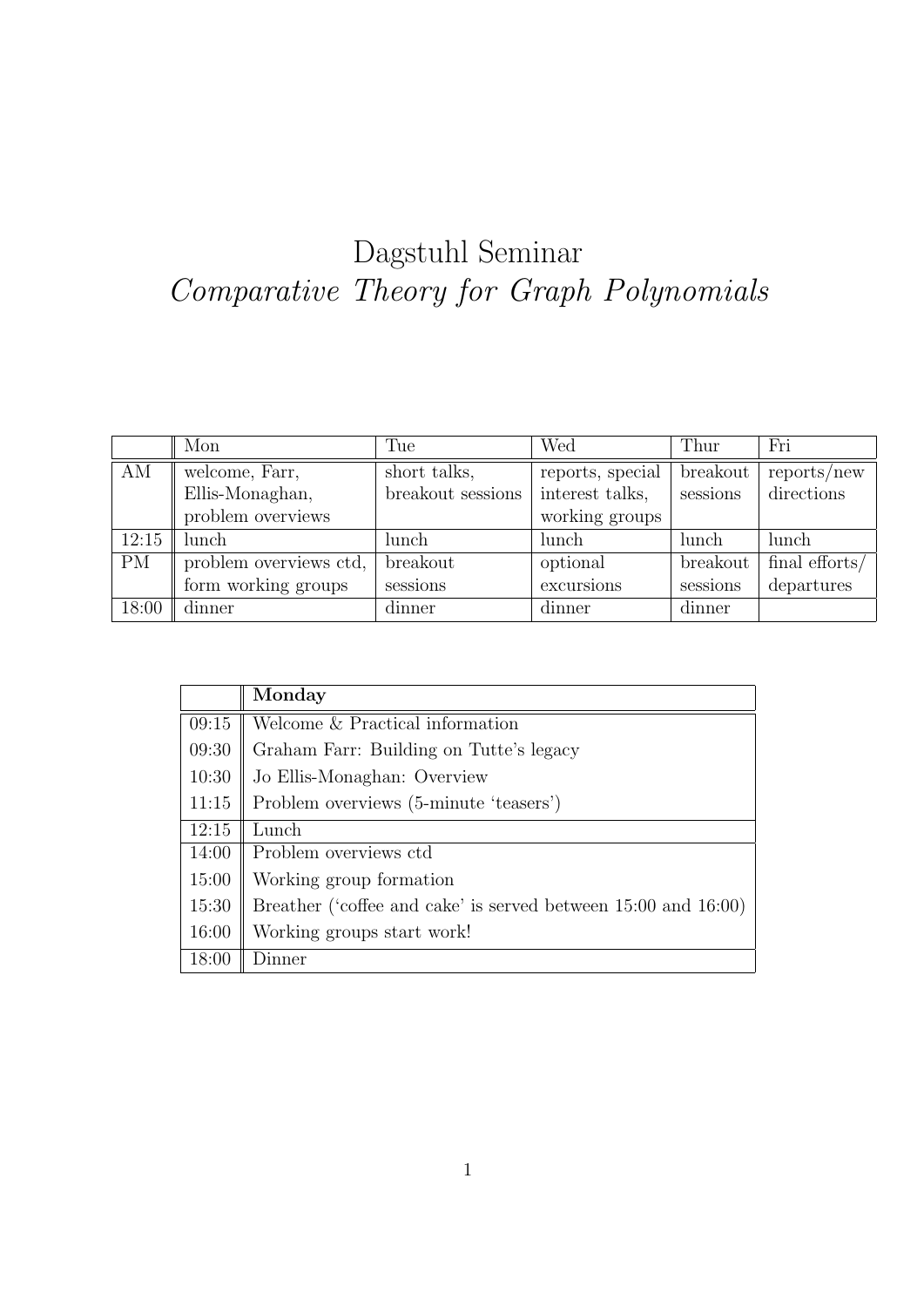|       | Tuesday                                                        |  |
|-------|----------------------------------------------------------------|--|
| 09:00 | Short talks:                                                   |  |
|       | Jaeseong Oh,                                                   |  |
|       | Animesh Chaturvedi,                                            |  |
|       | Martin Kochol,                                                 |  |
|       | Krystal Guo                                                    |  |
| 10:15 | <b>Break</b>                                                   |  |
| 10:45 | Working groups resume                                          |  |
| 12:15 | Lunch                                                          |  |
| 14:00 | Working groups continue                                        |  |
| 15:30 | Breather ('coffee and cake' is served between 15:00 and 16:00) |  |
| 16:00 | Working groups continue ctd.                                   |  |
| 18:00 | Dinner                                                         |  |

|       | Wednesday                                                              |
|-------|------------------------------------------------------------------------|
| 08:55 | Announcements                                                          |
| 09:00 | Working group updates (up to 15 mins each)                             |
| 10:30 | Break (collection of 40 euros from those going on the trip)            |
| 11:00 | Special interest talk: Bodo Lass, 'Matching polynomials'               |
| 11:20 | Special interest talk: Johann Makowsky, 'Open questions in complexity' |
| 11:40 | Return to working groups                                               |
| 12:15 | Lunch                                                                  |
| 13:30 | Excursion (meet outside entrance - on time, please!)                   |
| 18:00 | Dinner                                                                 |

|       | Thursday                                                       |
|-------|----------------------------------------------------------------|
| 09:00 | Working groups (located in various rooms as for previous days) |
| 10:30 | Coffee opportunity                                             |
| 11:00 | Return to working groups                                       |
| 12:15 | Lunch                                                          |
| 13:30 | Working groups regroup                                         |
| 15:30 | <b>Breather</b>                                                |
| 16:00 | Working groups final preprandial efforts                       |
| 18:00 | Dinner (incl. "Quo vadis? etc." questions and responses)       |